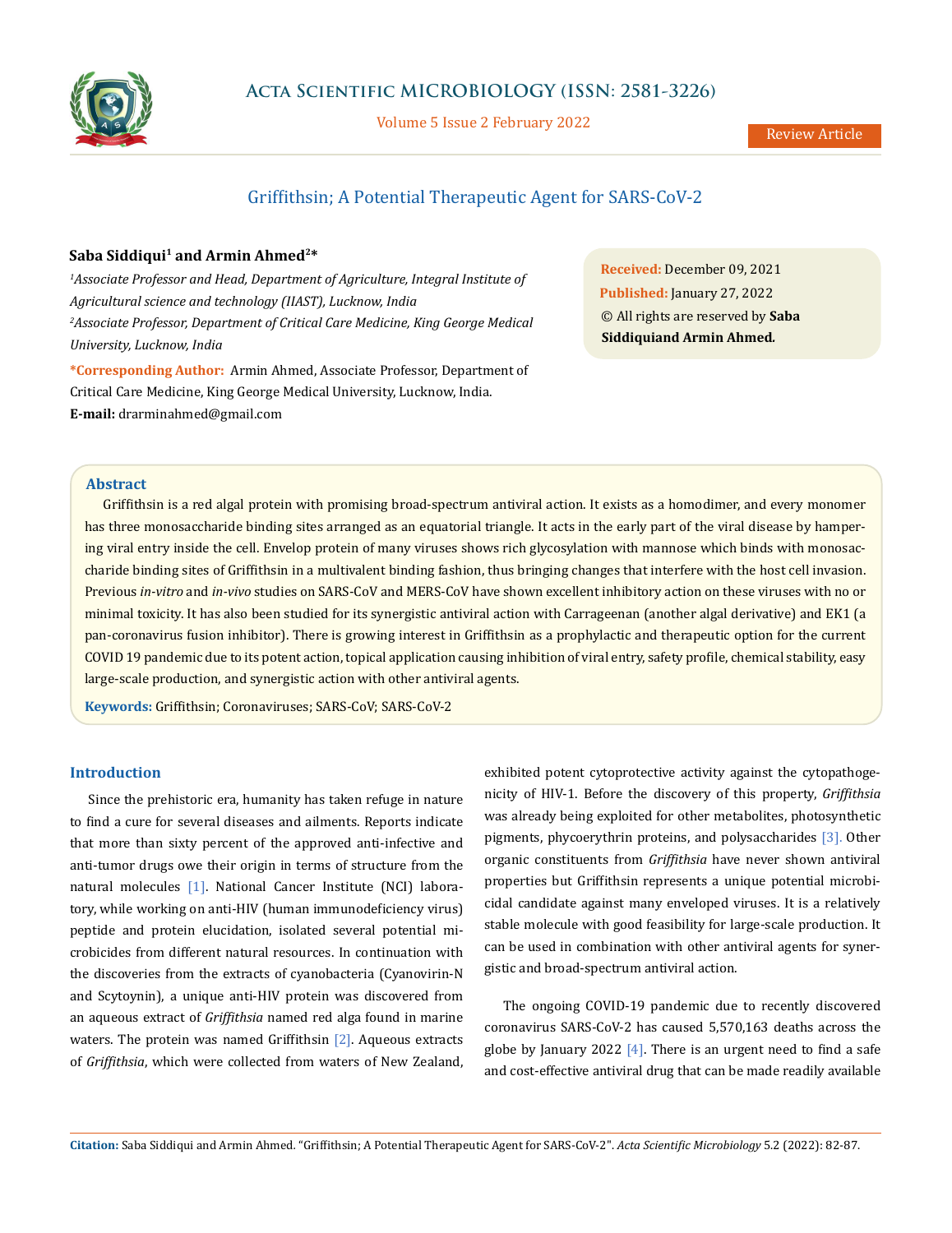for the masses. The relentless search for effective COVID 19 treatments has led to the discovery of new medicines and the repurposing of already existing antivirals.

The current article evaluates the notion that this natural product, Griffithsin, which can fight viral infections such as HIV, SARS (severe acute respiratory syndrome), MERS (middle east respiratory syndrome), and Ebola viral disease, can also act as a potential therapeutic agent against SARS-CoV-2.

#### **Griffithsin - A unique lectin**

Griffithsin belongs to a group of sugar-binding proteins called lectins which are ubiquitously found in different microbes and animals. These are also upcoming antiviral agents with therapeutic potential. A few recently discovered lectins are Bananalectin, Cyanovirin, Scytovirin, Microvirin, and Griffithsin [5-9]. Among these, Griffithsin has been found to be the most promising antiviral compound. It is unique because it has not been found to have any homology with the proteins reported to date. It is reported to contain an unusual amino acid (151.05 Da) at position 31.

Griffithsin has a special predilection for binding with mannose. This helps it to break the outer cover of the enveloped viruses with mannose-rich glycosylation. Its sequence was determined through a combination of N-terminal Edman degradation of the intact protein and N-terminal sequencing of peptide fragments obtained from endopeptidase and cyanogen bromide treatments [5].

Griffithsin is present as a homodimer, with each subunit made of 121 amino acids. Each of the subunits of homodimer shows internal threefold symmetry. The three binding sites of the Griffithsin monomer appear to form a triangle and can bind three monosaccharides [10].

#### **Comparison with other plant lectins**

Griffithsin appears to be unparalleled compared to other similar lectins because of the b-hairpin conformation, which consists of Gly66 and Asp67. Studies of crystal structures and modeling indicate that Griffithsin achieves high affinity with large carbohydrates via multivalent bonding. This occurs by the utilization of multiple monosaccharide-binding specific sites*.* These findings contrast with other lectins like *Jacalin, Maclura pomifera* agglutinin*,* and *Artocarpus hirsuta* lectin, which contain two separate chains, with a break between chains B and  $A$  [11].

83

It is also different from other contemporary antiviral proteins obtained from cyanobacteria (scytovirin or cyanovirin) which achieve their affinity for carbohydrates through an extended binding site.

#### **Griffithsin - A broad-spectrum antiviral**

The life cycle of any virus begins with entering the cell of a susceptible host, and the existence of host cell receptors usually determines its target ability. A diverse array of glycoproteins has evolved in enveloped viruses with different association capabilities with human receptors. Many antiviral drugs and vaccines developed so far also disrupt the binding of viral glycoproteins to receptor cells. Therefore, an effective method of treating viral disease is to use proteins that are capable of targeting glycans present on the glycoprotein envelop. Griffithsin is a promising broad-spectrum antiviral agent effective against numerous glycosylated enveloped viruses, e.g., EBOLA virus, HIV, SARS, etc. Though these are genetically and taxonomically different, they all are enveloped viruses and possess a lipid layer that protects the capsid and genome of the virus.

Griffithsin is widely studied and supposed to be a potent agent to inhibit HIV1 replications at the sub-nanomolar concentrations. Researchers have demonstrated its anti-HIV efficacy during *in-vivo* conditions while working on infection model SHIVSF162P3 in rhesus macaques. It binds to the surface gp120 protein and prevents HIV entry inside the cell. Griffithsin is considered the most potent inhibitor of penetration of HIV as per several studies performed to date  $[12]$ . It has also been shown to mitigate HCV infection in chimeric mice (mice with human hepatocytes which are employed as humanized models) and prevent *in vitro* HCV infection of Huh-7 hepatoma cells. There are reports of its action against the Japanese encephalitis virus (JEV) and Nipah virus also [13,14].

Table 1 summarizes the action of Griffithsin against different viruses.

#### **Griffithsin and coronaviruses**

The family Coronaviridae is characterized by enveloped viruses with positive single-stranded RNA. These viruses are further classified into two sub-families, namely Coronavirinae and the Torovirinae. The sub-family Coronavirinae is further classified into Alpha, Beta, Gama, and Deltacoronaviruses [15].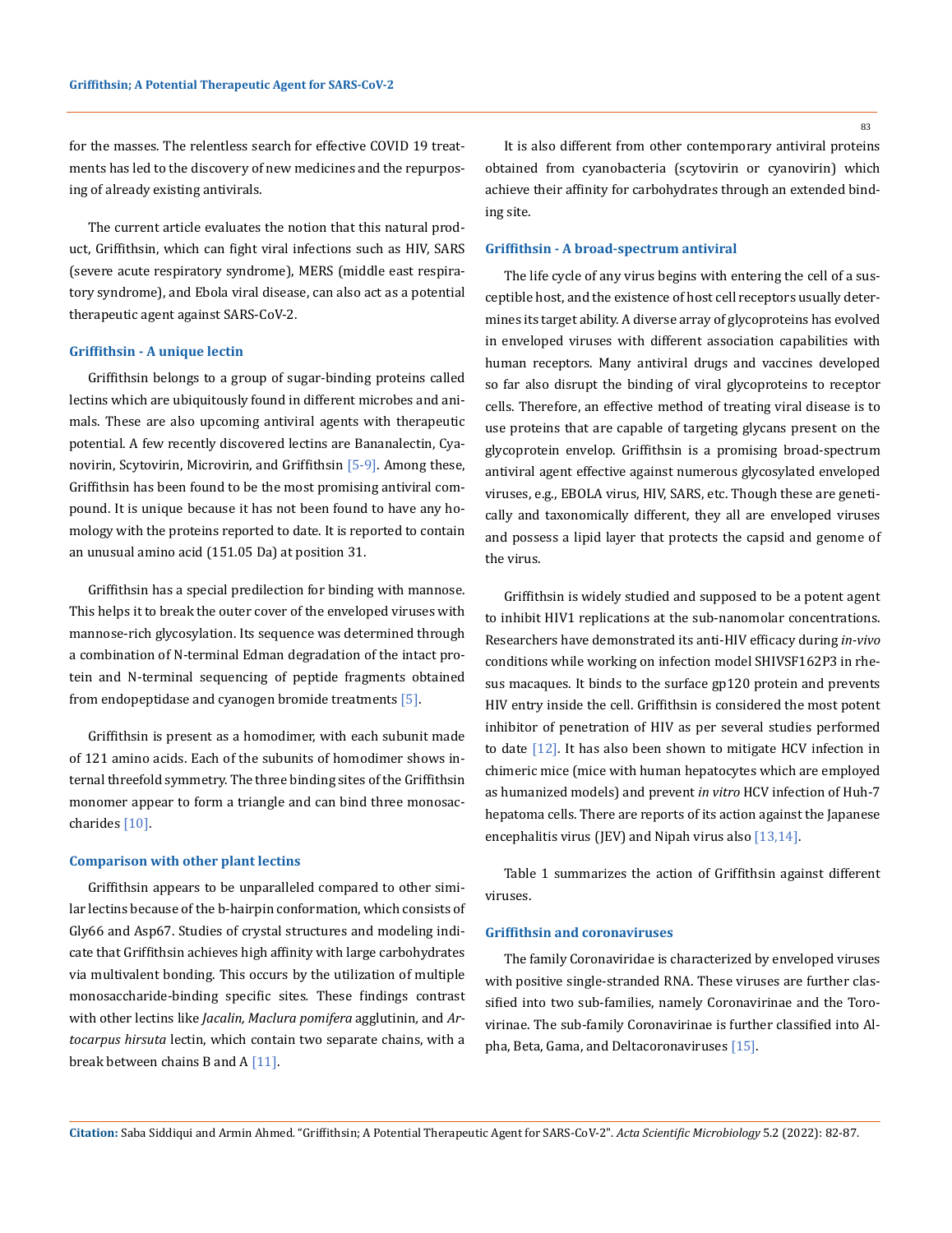| <b>Mode of Action</b>                                                                          |
|------------------------------------------------------------------------------------------------|
| Binds to HIV envelope glycoprotein gp120                                                       |
| Enhances binding of antibodies specific for the CD4 binding site (CD4bs)                       |
| Dendritic cells possess DC-SIGN receptors which play role in transfer of HIV-1 infection       |
| from infected dendritic cell to naïve CD4+T cells in lymph nodes. This process is inhibited by |
| Griffithsin                                                                                    |
| Interacts with the high-mannose glycans on the surface of HCV                                  |
| Binds glycans on the surface of the SARS-CoV spike glycoprotein thus inhibiting viral entry    |
| inside the cell                                                                                |
| Interacts with the glycosylated viral proteins (Envelope, E and premembrane, prM)              |
| Acts by blocking HSV-2 infection by interacting with one of the four glycoproteins involved in |
| HSV-2 entry, namely glycoprotein D                                                             |
| Probably interacts with the HPV secondary receptor (alpha 6 integrin) present in basal kerati- |
| nocytes, decreasing its availability on the cell surface                                       |
|                                                                                                |

**Table 1:** Mechanism of action of Griffithsin on different viruses.

HIV: Human Immunodeficiency Virus; HCV: Hepatitis C Virus; SARS-CoV: Severe Acute Respiratory Syndrome Coronavirus; JEV: Japanese Encephalitis Virus; HSV: Herpes Simplex Virus; HPV: Human Papilloma Virus; CD4: Cluster of Differentiation 4; DC-SIGN: Dendritic Cell Intercellular Adhesion Molecule 3 (ICAM-3) Grabbing Non-integrin.

Griffithsin was reported to bind tightly at multiple sites on the spiky glycoprotein envelop of coronaviruses which enables it to act against these viruses  $[16]$ . It has been studied on several beta coronaviruses, including the current pandemic causing SARS-CoV-2.

The surface-exposed S protein on both SARS-CoV and SARS-CoV-2 are highly conserved molecules comprising of a few conserved and few unique glycan positions  $[17]$ . Infection occurs when the viral S protein attaches to ACE (angiotensin-converting enzyme inhibitor) receptors present on the host cell membrane leading to viral fusion and transfer of viral contents inside the host cell. Griffithsin acts by interfering with viral entry inside the cell. This is achieved via multivalent binding to the carbohydrate component (oligosaccharide moieties) of viral S protein present on the viral envelope. In 2010 O'Keefe., *et al*. published the *in vivo* and *in vitro* action of Griffithsin on different coronaviruses, including four strains of SARS-CoV (Urbani, Tor II, CuHK, and Frank). BALB/c mice were inoculated with mouse-adapted MA125 SARS-CoV. Mice treated with intranasal Griffithsin showed 100% survival, no weight loss along with reduced viral load and pathological changes in pulmonary tissue. The control group had a 30% survival, 25% weight loss in those who survived, along with marked pathological lung damage [16]. More evidence comes from an *in-vivo* study by Millet., *et al*. where the action of Griffithsin was studied on three cell lines (Huh-7, MRC-5, Vero-81 cells) infected with MERS-CoV (EMC/2012 strain). Griffithsin significantly reduced infectivity and production of MERS-CoV in the cell lines along with no or minimal cell damage. It mainly acts during the entry phase of the virus, i.e., the early part of the disease  $[18]$ . Similar results were found in a study conducted on porcine delta coronavirus (PD-CoV), responsible for causing diarrheal disease among piglets. Griffithsin was found to be effective at concentration 1 μg/mL or above when tested against PD-CoV infected cell lines of swine testis (ST) cells and porcine intestinal epithelial (IPI-2I) cells [19].

*In-vitro* inhibitory action of Griffithsin on SARS-CoV-2 was first reported by Cai., *et al*. from China in a series of experiments demonstrating its binding with the S1 subunit of spike glycoprotein. The authors also reported its synergistic action with EK1 (a newly found pan-coronavirus fusion inhibitor) and the possible role of combination therapy [20].

#### **Route of administration and safety profile**

Barton., *et al*. studied the pharmacokinetics of Griffithsin with different routes (oral, subcutaneous, and intravenous) of administration in rats. The authors reported complex elimination after parenteral administration, while the drug was not orally bioavailable [21].

**Citation:** Saba Siddiqui and Armin Ahmed*.* "Griffithsin; A Potential Therapeutic Agent for SARS-CoV-2". *Acta Scientific Microbiology* 5.2 (2022): 82-87.

84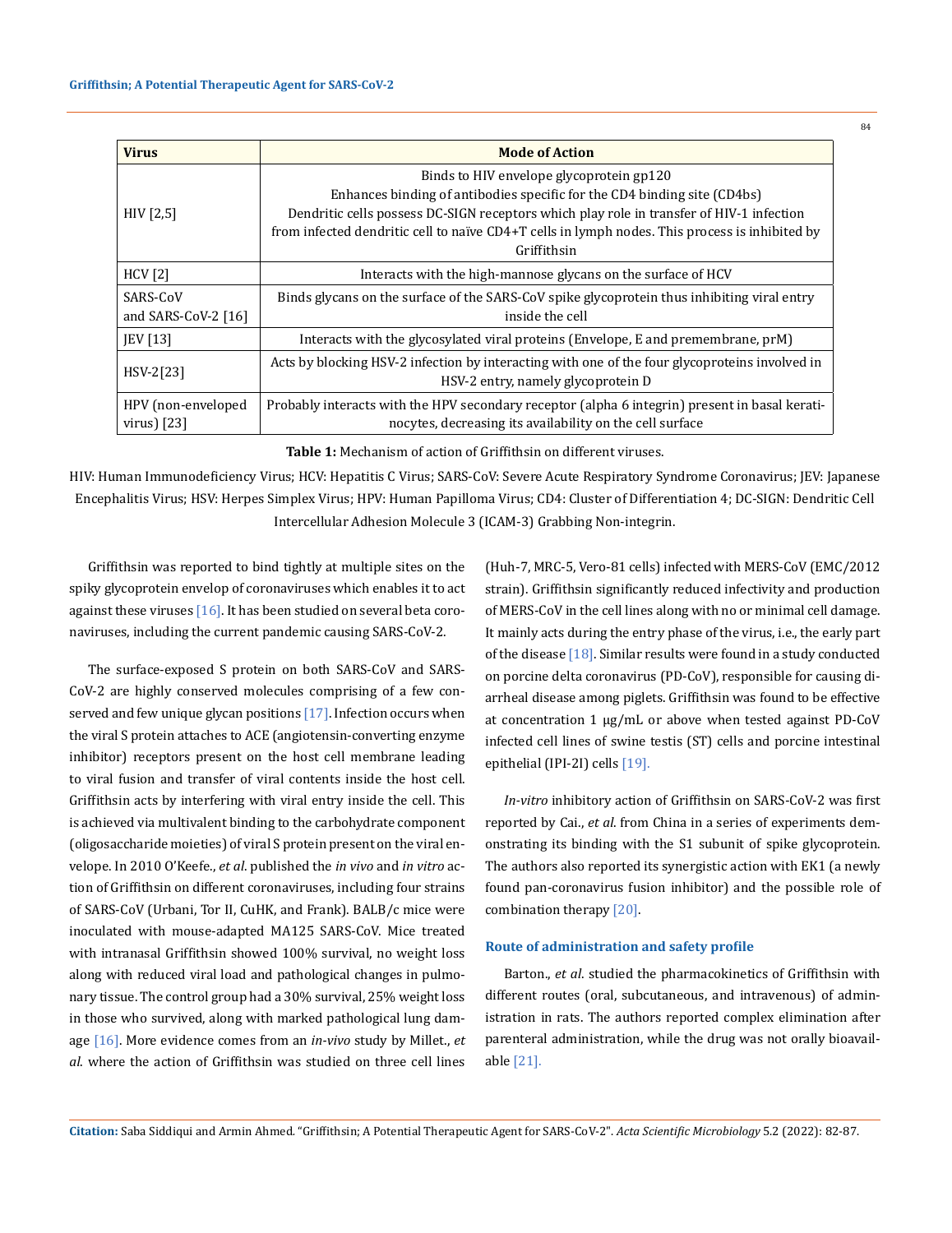The drug has been tested as topical gel due to its property to inhibit viral entry inside the human host. Griffithsin did not cause any undesirable effect when tested on a model of vaginal irritation in rabbits. The Griffithsin-based gel has been used on rhesus monkeys where gel did not lead to any pathological alterations in the mucosa of the rectum, microbiota, or the intestine's proteome [22].

Human trials are underway to test the safety and efficacy of Q-Griffithsin (a recombinant oxidation-resistant variant) nasal sprays as prophylaxis against SARS-CoV-2.

#### **Synergistic action with other antivirals**

Griffithsin has also been tested in combination with other antivirals and has shown synergistic action. Topical application of a combination of Carrageenan (another algal derivative) along with Griffithsin was found to be well effective against Human papillomavirus and Herpes simplex-2 in animal models [23]. Alsaidi., *et al*. studied the Carrageenan and Griffithsin combination against pseudo-SARS-CoV and pseudo-SARS-CoV-2 in HeLa cell lines with promising results. The authors suggest the role of the Carrageenan and Griffithsin combination as a broad-spectrum antiviral agent for respiratory viruses [24].

#### **Feasibility of large-scale production**

Griffithsin is found to be quite amenable to large-scale, cost-effective preparation. The production systems need to produce bulk quantities of high and refined quality of Griffithsin, which becomes eventually available for formulation and characterization. Griffithsin is expressed in several recombinant systems [25]. Initially, Griffithsin was expressed using E. coli systems with cultures developed in a shake flask where 12 mg of Griffithsin/liter was produced, but insoluble inclusion entities were also found in it. With the use of fermenters, more than 500 mg/liter of media was produced. This curbed the problem of bacterial endotoxins and significantly reduced the manufacturing cost. Griffithsin is also an ideal candidate for a plant-based expression system. It has also been known to be expressed in chloroplasts of *Nicotiana tabacum* and in *Nicotiana benthamiana* using Agrobacterium-mediated expression systems or recombinant tobacco mosaic virus (rTMV)-based expression systems. Studies have reported optimization of the actual purification process for bulk manufacturing of Griffithsin from laminar tissues of *N. benthamiana* using rTMV based expression vectors. This new process was able to drastically improve the recovery of Griffithsin by yielding 60–90% of the total expressed Griffithsin. Tobacco and lettuce plants are optimal hosts for Griffithsin production, where zera signal peptide is used to achieve a higher amount of recombinant protein. Besides this, other green leafy vegetables have also been found useful for their effective molecular farming. It can afford a high level of transgene expression through a selection of suitable host species, signal sequences, and strong promotors. Development of the optimized recombinant systems of Griffithsin production may bring down the labor and cost to a great extent [26,27].

The recombinant Griffithsin was assessed for its physical, chemical, thermal, and functional stability during storage conditions in preformulative studies, where it was found to be a stable molecule, degrading at high temperatures (above 65°C). It also remained stable when exposed to light, physical agitation, freeze-thaw cycle, different ionic strength, and strong acid and basic conditions [28].

## **Conclusion**

It can be concluded from the above discussion that Griffithsin exhibits excellent potential as a broad-spectrum antiviral agent with almost negligible *in vitro* and *in-vivo* toxicity. The antiviral activity is associated with the characteristic structural feature, forming a homodimeric complex with three carbohydrate-binding domains on each monomer.

Griffithsin is currently an upcoming natural product with good feasibility of large-scale production. This can be further exploited and investigated to be used as a prophylactic or therapeutic antiviral agent, especially against SARS-CoV-2.

#### **Bibliography**

- 1. [Cragg GM and Newman DJ. "Drugs from nature: past achieve](https://www.sciencedirect.com/science/article/abs/pii/S1572557X02800101)ments, future prospects". *[Advances in Phytomedicine](https://www.sciencedirect.com/science/article/abs/pii/S1572557X02800101)* 1 (2002): [23-27.](https://www.sciencedirect.com/science/article/abs/pii/S1572557X02800101)
- 2. [Lusvarghi S and Bewley CA. "Griffithsin: An Antiviral Lectin](https://www.mdpi.com/1999-4915/8/10/296) [with Outstanding Therapeutic Potential".](https://www.mdpi.com/1999-4915/8/10/296) *Viruses* 8.10 (2016): [296.](https://www.mdpi.com/1999-4915/8/10/296)
- 3. [Waaland SD and Watson BA. "Isolation of a cell-fusion hor](https://pubmed.ncbi.nlm.nih.gov/24306479/)[mone from Griffithsia pacifica kylin, a red alga".](https://pubmed.ncbi.nlm.nih.gov/24306479/) *Planta* 149.5 [\(1980\): 493-497.](https://pubmed.ncbi.nlm.nih.gov/24306479/)
- 4. [https://www.who.int/emergencies/diseases/novel-corona](https://www.who.int/emergencies/diseases/novel-coronavirus-2019)[virus-2019](https://www.who.int/emergencies/diseases/novel-coronavirus-2019)

85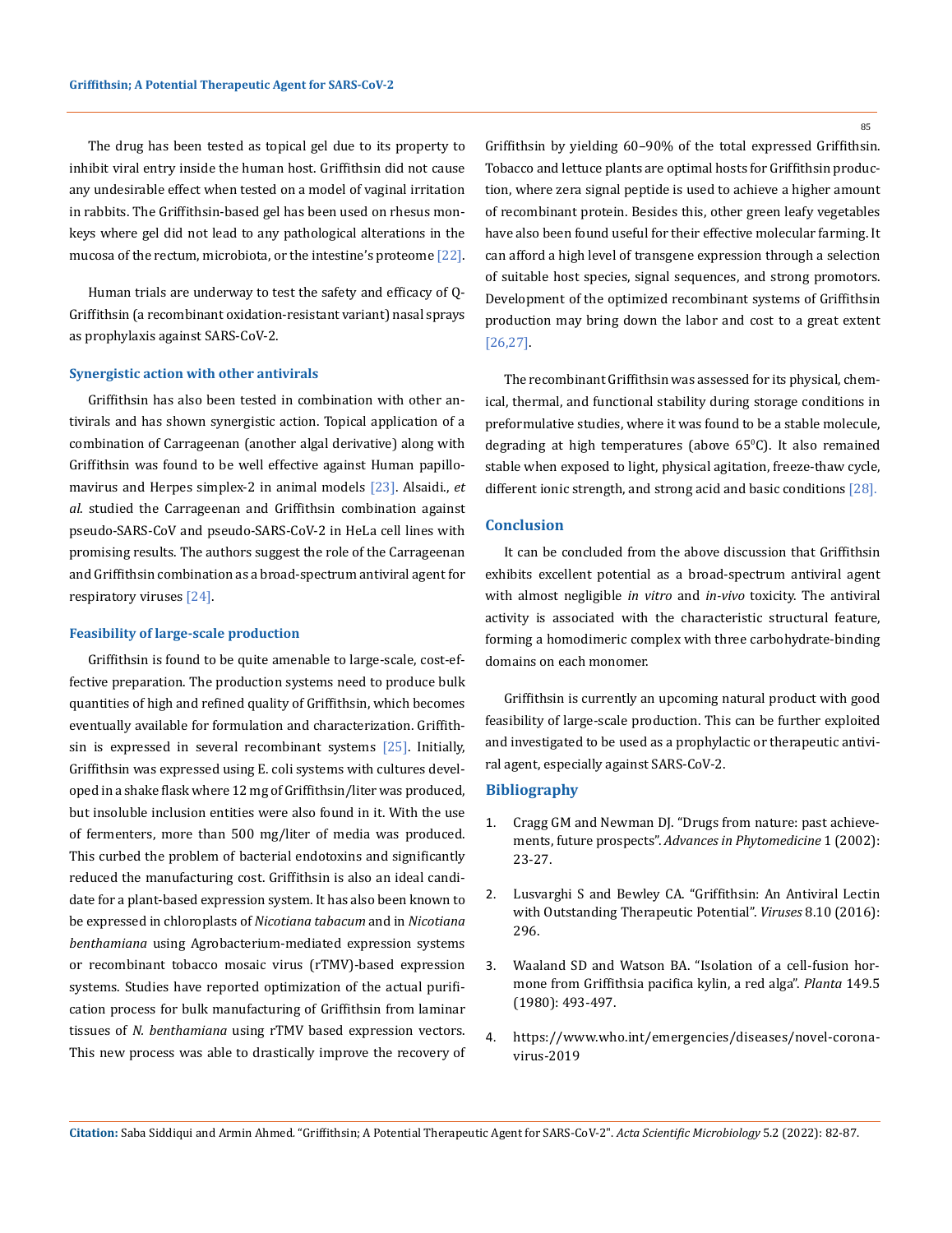- 5. Mori T., *et al*[. "Isolation and characterization of griffithsin, a](https://pubmed.ncbi.nlm.nih.gov/15613479/)  [novel HIV-inactivating protein, from the red alga Griffithsia](https://pubmed.ncbi.nlm.nih.gov/15613479/)  sp". *[Journal of Biological Chemistry](https://pubmed.ncbi.nlm.nih.gov/15613479/)* 280.10 (2005): 9345-9353.
- 6. Swanson MD., *et al*[. "A lectin isolated from bananas is a potent](https://pubmed.ncbi.nlm.nih.gov/20080975/)  inhibitor of HIV replication". *[Journal of Biological Chemistry](https://pubmed.ncbi.nlm.nih.gov/20080975/)* [285.12 \(2010\): 8646-8655.](https://pubmed.ncbi.nlm.nih.gov/20080975/)
- 7. O'Keefe BR., *et al*. "Potent anti-influenza activity of cyanovirin-N and interactions with viral hemagglutinin". Antimicrob Agents Chemother 47.8 (2003): 2518-2525. doi:10.1128/ aac.47.8.2518-2525.2003
- 8. Janahi EMA., *et al*[. "Bioengineered intravaginal isolate of Lac](https://www.sciencedirect.com/science/article/abs/pii/S0882401018306909)[tobacillus plantarum expresses algal lectin scytovirin dem](https://www.sciencedirect.com/science/article/abs/pii/S0882401018306909)[onstrating anti-HIV-1 activity".](https://www.sciencedirect.com/science/article/abs/pii/S0882401018306909) *Microbial Pathogenesis* 122 [\(2018\): 1-6.](https://www.sciencedirect.com/science/article/abs/pii/S0882401018306909)
- 9. Huskens D., *et al*[. "Microvirin, a novel alpha \(1,2\)-mannose](https://pubmed.ncbi.nlm.nih.gov/20507987/)[specific lectin isolated from Microcystis aeruginosa, has an](https://pubmed.ncbi.nlm.nih.gov/20507987/)[ti-HIV-1 activity comparable with that of cyanovirin-N but a](https://pubmed.ncbi.nlm.nih.gov/20507987/)  much higher safety profile". *[Journal of Biological Chemistry](https://pubmed.ncbi.nlm.nih.gov/20507987/)* [285.32 \(2010\): 24845-24854.](https://pubmed.ncbi.nlm.nih.gov/20507987/)
- 10. Ziółkowska NE., *et al*[. "Domain-swapped structure of the po](https://pubmed.ncbi.nlm.nih.gov/16843894/)[tent antiviral protein griffithsin and its mode of carbohydrate](https://pubmed.ncbi.nlm.nih.gov/16843894/)  binding". *Structure* [14.7 \(2006\): 1127-1135.](https://pubmed.ncbi.nlm.nih.gov/16843894/)
- 11. Ziółkowska NE., *et al*[. "Crystallographic, thermodynamic, and](https://onlinelibrary.wiley.com/doi/10.1002/prot.21336)  [molecular modeling studies of the mode of binding of oligo](https://onlinelibrary.wiley.com/doi/10.1002/prot.21336)[saccharides to the potent antiviral protein griffithsin".](https://onlinelibrary.wiley.com/doi/10.1002/prot.21336) *Proteins*  [67.3 \(2007\): 661-670.](https://onlinelibrary.wiley.com/doi/10.1002/prot.21336)
- 12. [Lee C. "Griffithsin, a Highly Potent Broad-Spectrum Antiviral](https://www.mdpi.com/1660-3397/17/10/567)  [Lectin from Red Algae: From Discovery to Clinical Application".](https://www.mdpi.com/1660-3397/17/10/567)  *Marine Drugs* [17.10 \(2019\): 567.](https://www.mdpi.com/1660-3397/17/10/567)
- 13. Ishag HZ., *et al*[. "Griffithsin inhibits Japanese encephalitis vi](https://pubmed.ncbi.nlm.nih.gov/23053519/)[rus infection in vitro and in vivo".](https://pubmed.ncbi.nlm.nih.gov/23053519/) *Archives of Virology* 158.2 [\(2013\): 349-358.](https://pubmed.ncbi.nlm.nih.gov/23053519/)
- 14. Lo MK., *et al*[. "Griffithsin Inhibits Nipah Virus Entry and Fusion](https://academic.oup.com/jid/article/221/Supplement_4/S480/5731546)  [and Can Protect Syrian Golden Hamsters From Lethal Nipah](https://academic.oup.com/jid/article/221/Supplement_4/S480/5731546)  Virus Challenge". *[Journal of Infectious Diseases](https://academic.oup.com/jid/article/221/Supplement_4/S480/5731546)* 221 (2020): [S480-S492.](https://academic.oup.com/jid/article/221/Supplement_4/S480/5731546)
- 15. [Payne S. "Family Coronaviridae".](https://www.ncbi.nlm.nih.gov/pmc/articles/PMC7149805/) *Viruses (*2017): 149-158.
- 16. O'Keefe BR., *et al*[. "Broad-spectrum in vitro activity, and in vivo](https://journals.asm.org/doi/10.1128/JVI.02322-09)  [efficacy of the antiviral protein griffithsin against emerging vi](https://journals.asm.org/doi/10.1128/JVI.02322-09)[ruses of the family Coronaviridae".](https://journals.asm.org/doi/10.1128/JVI.02322-09) *Journal of Virology* 84.10 [\(2010\): 5456.](https://journals.asm.org/doi/10.1128/JVI.02322-09)
- 17. Walls AC., *et al*[. "Structure, Function, and Antigenicity of the](https://pubmed.ncbi.nlm.nih.gov/32155444/)  [SARS-CoV-2 Spike Glycoprotein".](https://pubmed.ncbi.nlm.nih.gov/32155444/) *Cell* 181.2 (2020): 281-292. [e6.](https://pubmed.ncbi.nlm.nih.gov/32155444/)
- 18. Millet JK., *et al*[. "Middle East respiratory syndrome coronavi](https://www.sciencedirect.com/science/article/pii/S0166354216301723)[rus infection is inhibited by griffithsin".](https://www.sciencedirect.com/science/article/pii/S0166354216301723) *Antiviral Research* 133 [\(2016\): 1-8.](https://www.sciencedirect.com/science/article/pii/S0166354216301723)
- 19. Tang R., *et al*[. "Porcine deltacoronavirus infection is inhibited](https://pubmed.ncbi.nlm.nih.gov/34896854/)  [by Griffithsin in cell culture".](https://pubmed.ncbi.nlm.nih.gov/34896854/) *Veterinary Microbiology* 264 [\(2022\): 109299.](https://pubmed.ncbi.nlm.nih.gov/34896854/)
- 20. Cai Y., *et al*[. "Griffithsin with A Broad-Spectrum Antiviral Ac](https://pubmed.ncbi.nlm.nih.gov/33052520/)[tivity by Binding Glycans in Viral Glycoprotein Exhibits Strong](https://pubmed.ncbi.nlm.nih.gov/33052520/)  [Synergistic Effect in Combination with A Pan-Coronavirus Fu](https://pubmed.ncbi.nlm.nih.gov/33052520/)[sion Inhibitor Targeting SARS-CoV-2 Spike S2 Subunit".](https://pubmed.ncbi.nlm.nih.gov/33052520/) *Virology Sinus* [35.6 \(2020\): 857-860.](https://pubmed.ncbi.nlm.nih.gov/33052520/)
- 21. Girard L., *et al*[. "Impact of the griffithsin anti-HIV microbicide](https://www.nature.com/articles/s41598-018-26313-8)  [and placebo gels on the rectal mucosal proteome and micro](https://www.nature.com/articles/s41598-018-26313-8)[biome in non-human primates".](https://www.nature.com/articles/s41598-018-26313-8) *Scientific Reports* 8.1 (2018): [8059.](https://www.nature.com/articles/s41598-018-26313-8)
- 22. Barton C., *et al*[. "Pharmacokinetics of the Antiviral Lectin](https://www.mdpi.com/1999-4915/8/12/331)  [Griffithsin Administered by Different Routes Indicates Mul](https://www.mdpi.com/1999-4915/8/12/331)[tiple Potential Uses".](https://www.mdpi.com/1999-4915/8/12/331) *Viruses* 8.12 (2016): 331.
- 23. Levendosky K., *et al*[. "Griffithsin and Carrageenan Combina](https://pubmed.ncbi.nlm.nih.gov/26369967/)[tion To Target Herpes Simplex Virus 2 and Human Papilloma](https://pubmed.ncbi.nlm.nih.gov/26369967/)virus". *[Antimicrobial Agents and Chemotherapy](https://pubmed.ncbi.nlm.nih.gov/26369967/)* 59.12 (2015): [7290-7298.](https://pubmed.ncbi.nlm.nih.gov/26369967/)
- 24. Alsaidi S., *et al*[. "Griffithsin and Carrageenan Combination Re](https://doi.org/10.3390/md19080418)[sults in Antiviral Synergy against SARS-CoV-1 and 2 in a Pseu](https://doi.org/10.3390/md19080418)doviral Model". *Marine Drugs* [19.8 \(2021\): 418.](https://doi.org/10.3390/md19080418)
- 25. Vafaee Y., *et al*[. "A modular cloning toolbox for the generation](https://journals.plos.org/plosone/article?id=10.1371/journal.pone.0110222)  [of chloroplast transformation vectors".](https://journals.plos.org/plosone/article?id=10.1371/journal.pone.0110222) *PLoS One* 9.10 (2014): [e110222.](https://journals.plos.org/plosone/article?id=10.1371/journal.pone.0110222)
- 26. Giomarelli B., *et al*[. "Recombinant production of anti-HIV pro](https://pubmed.ncbi.nlm.nih.gov/16300962/)[tein, griffithsin, by auto-induction in a fermenter culture".](https://pubmed.ncbi.nlm.nih.gov/16300962/) *Pro[tein Expression and Purification](https://pubmed.ncbi.nlm.nih.gov/16300962/)* 47.1 (2006): 194-202.
- 27. Decker JS., *et al*[. "Low-Cost, Large-Scale Production of the](https://www.frontiersin.org/articles/10.3389/fbioe.2020.01020/full)  Anti-viral Lectin Griffithsin". *[Frontiers in Bioengineering and](https://www.frontiersin.org/articles/10.3389/fbioe.2020.01020/full)  [Biotechnology](https://www.frontiersin.org/articles/10.3389/fbioe.2020.01020/full)* 8 (2020): 1020.
- 28. Kramzer LF., *et al*[. " "Preformulation Characterization of](https://pubmed.ncbi.nlm.nih.gov/33625602/)  [Griffithsin, a Biopharmaceutical Candidate for HIV Preven](https://pubmed.ncbi.nlm.nih.gov/33625602/)tion". *[AAPS PharmSciTech](https://pubmed.ncbi.nlm.nih.gov/33625602/)* 22.3 (2021): 83.

**Citation:** Saba Siddiqui and Armin Ahmed*.* "Griffithsin; A Potential Therapeutic Agent for SARS-CoV-2". *Acta Scientific Microbiology* 5.2 (2022): 82-87.

86